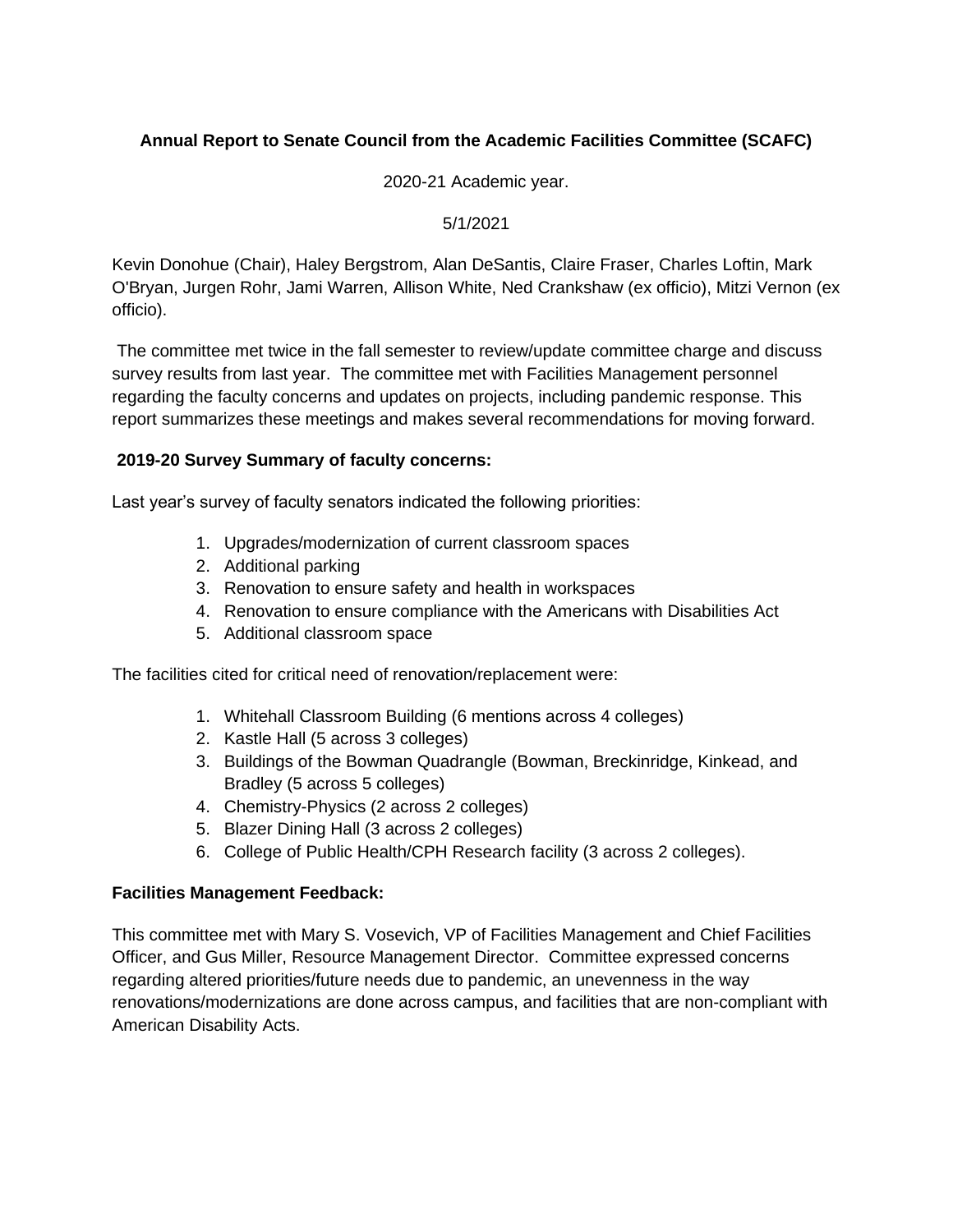1. Mary Vosevich and Gus Miller read the survey results from the previous academic year and indicated that they were aware of the problems cited in the document. Their main points in responding to the committee were:

a. The changes from pandemic involved providing protection for classrooms and removal/blocking of seats compatible with social distancing. HVAC systems are problematic in older buildings. They have a budget to keep these systems functioning properly, and they now had to include additional filters in response to the pandemic.

b. The process for selecting renovation/modernization projects involves studies using criteria such as college growth, historic preservation, and energy. While broad based discussions are carried out with deans and university leadership, the final decision rests with the Provost and the President. In addition, colleges are expected to raise 30% of required for projects involving their facilities.

2. Mary Vosevich and Gus Miller shared their Capital Project update presentation from October 2020 to the board of trustees indicating that expected student growth over the next 5 years will require an additional 150 to 250 thousand square feet.

3. Current projects in the construction phase that address faculty priorities are

[\(](https://www.uky.edu/cpmd/) <https://www.uky.edu/cpmd/>):

(a) In construction Renew/Modernize Facilities - Chem/Physics Ph II Renew/Modernize Facilities - White Hall Classroom Bldg - Phase 1

(b) In design phase Expand College Way West Parking Lot Expand University Avenue Parking Lot Renew/Modernize Facilities - Reynolds Building #1 - College of Design Renew/Modernize Facilities - Scovell Hall

4. Mary Vosevich indicated that Blazer Hall, Kastle Hall, and CPH were not on the priority list. While facilities management is aware of the conditions in Blazer Hall, it is the President and Provost's decision to continue to use these buildings. Facilities for the College of Communications (now in Blazer Hall) is on the list for consideration, but the President and Provost have not acted on it.